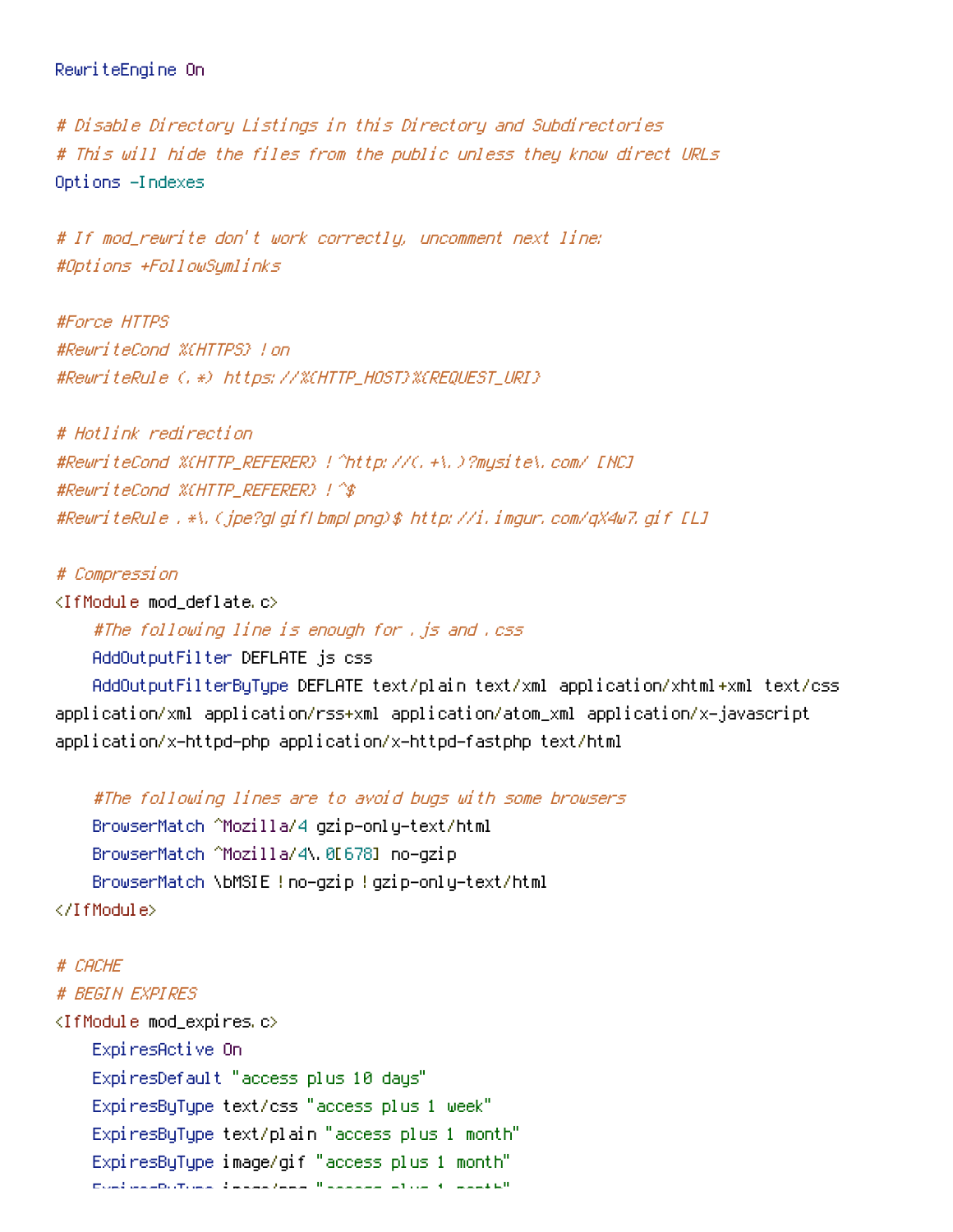```
ExpiresByType image/png "access plus 1" month"
    ExpiresByType image/jpeg "access plus 1 month"
    ExpiresByType application/x-javascript "access plus 1 month"
    ExpiresByType application/javascript "access plus 1 week"
    ExpiresByType application/x-icon "access plus 1 year"
</IfModule>
# END EXPIRES
<IfModule mod_headers.c>
    <FilesMatch "\.(js|css|xml|gz)$">
        Header append Vary Accept-Encoding
    </FilesMatch>
    <FilesMatch "\.(ico|jpe?g|png|gif|swf)$">
        Header set Cache-Control "public"
    </FilesMatch>
    <FilesMatch "\.(css)$">
        Header set Cache-Control "public"
    </FilesMatch>
    <FilesMatch "\.(js)$">
        Header set Cache-Control "private"
    </FilesMatch>
    <FilesMatch "\.(x?html?|php)$">
        Header set Cache-Control "private, must-revalidate"
    </FilesMatch>
</IfModule>
```

```
###################################################
# DENY HOTLINK AND REDIRECT PETITION TO DIRECTORY PUBLIC DIRECTLY
###################################################
RewriteCond %{HTTP_REFERER} ! ^$
# RewriteCond %{REQUEST_URI} !^/(wp-login.php|wp-admin/|wp-content/plugins/|wp-
includes/).* [NC]
RewriteCond %{REQUEST_URI} !^/(public).* [NC]
RewriteCond %{HTTP_REFERER} !^http://localhost.com.*$ [NC]
RewriteRule \.(ico|pdf|flv|jpg|jpeg|mp3|mpg|mp4|mov|wav|wmv|png|gif|swf|css|js)$ -
<FilesMatch ".(js|htaccess|htpasswd|ini|phps|fla|psd|log|sh)$">
 Order Allow,Deny
 Allow from all
 RewriteRule ^.*$ - [NC,L]
</FilesMatch>
```